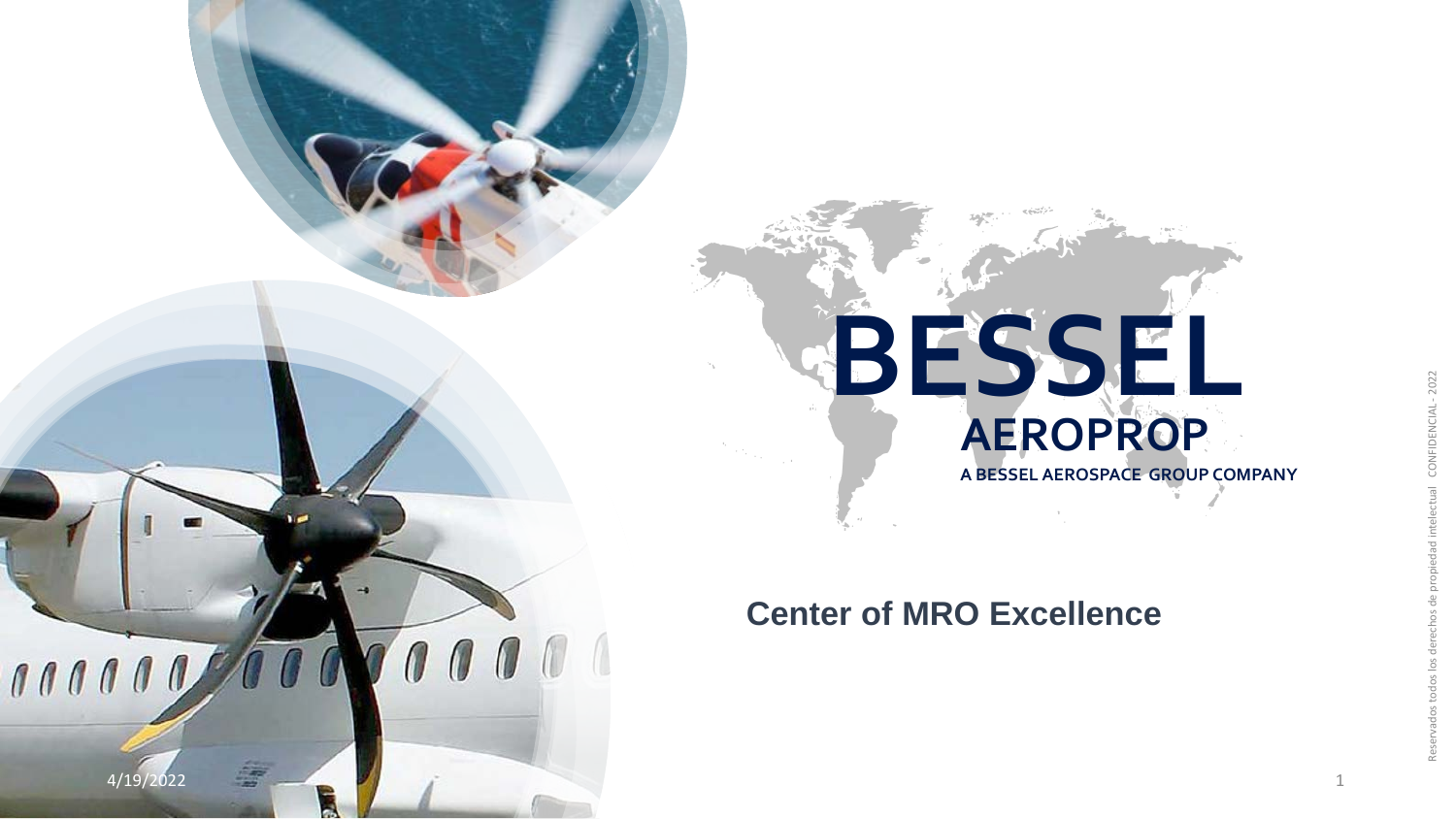### Company Profile



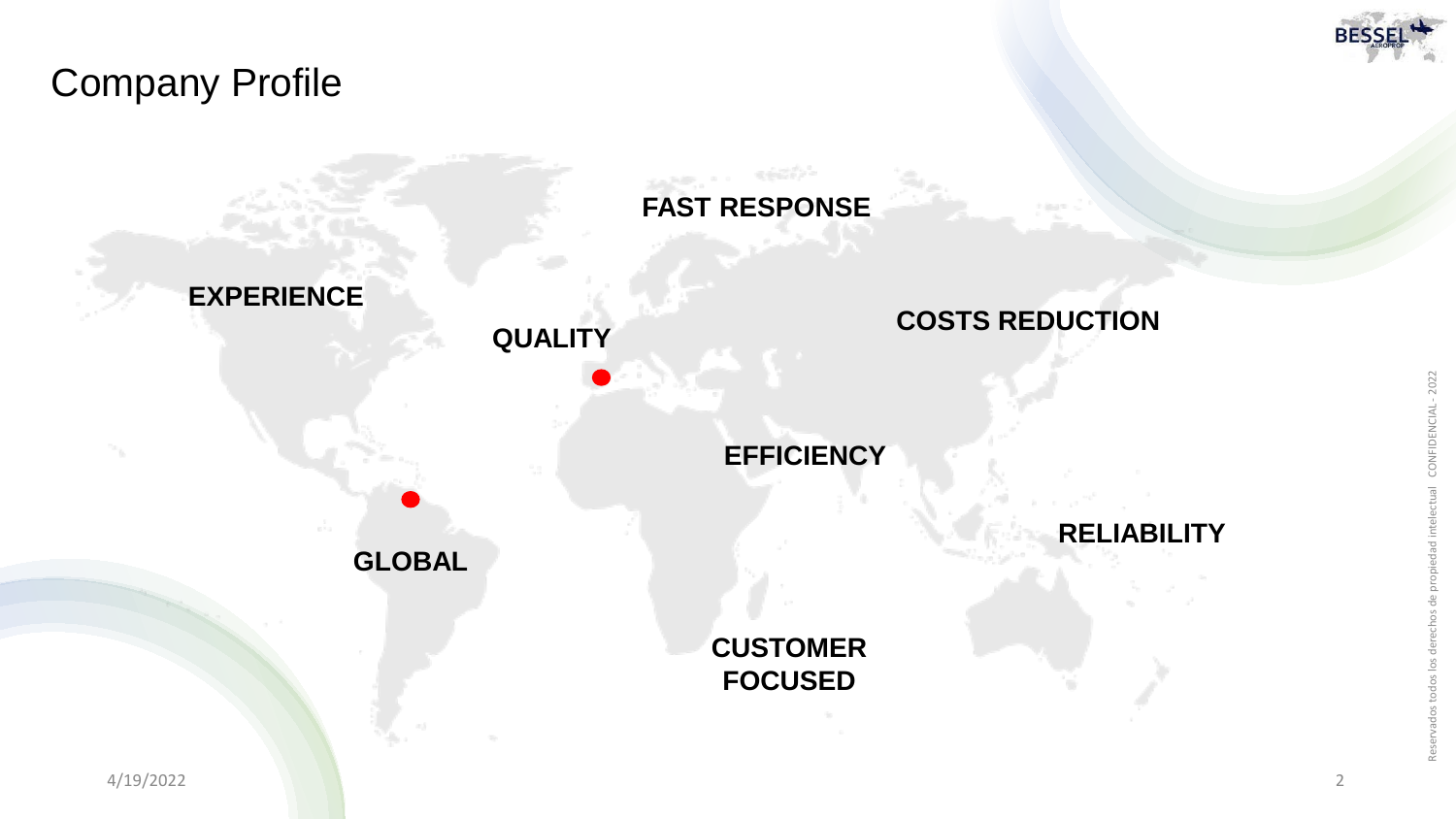## Company Profile



- **Part 145 certified MRO for turboprops propellers and helicopters main** and tail rotor blades overhaul and repair
- **Strong international reputation built on top performance quality, top** customer satisfaction and reduced costs
- **Team with +35 years experience in overhaul and repair in civil and** military aviation
- We supply our services on over 150 aircrafts from key turboprop and helicopter operators
- We support our customers globally through our MRO sites in Spain (Seville) and Colombia (Bogotà)



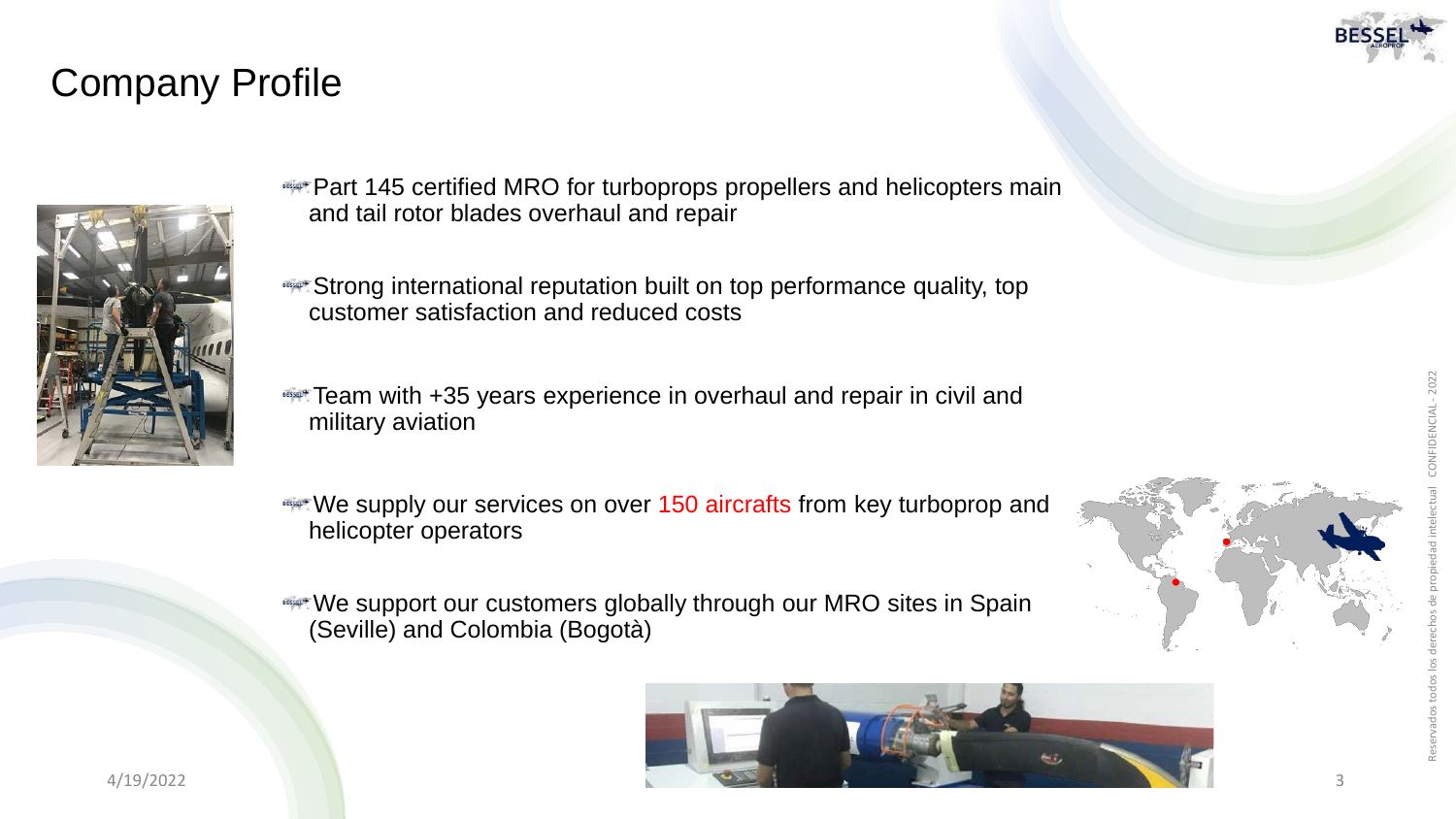#### **Services**



Overhaul and repair of turboprop propellers and components (Part 145 )

Maintenance and repair of helicopters tail and main rotors (Part 145 )

**Exchange programs on turboprop props** 

AOG : "On Wing" needs, avoiding disassembling and shipping the component, when repairable on aircraft

**MRO Training center** 



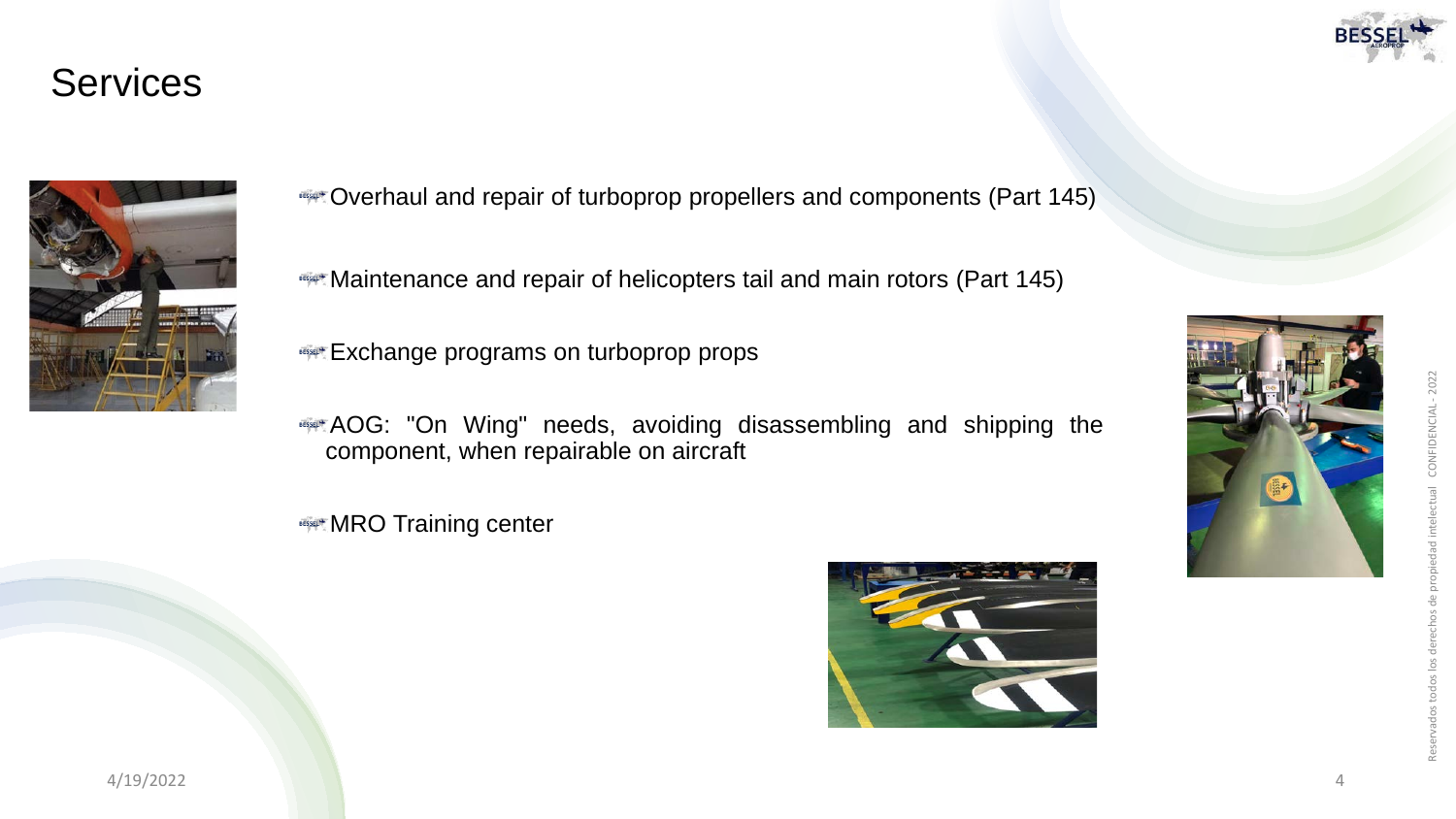#### **Capabilities**





**EXAGE TRIFF Certified Part 145 (EASA) and Authorized Center** 

Authorized for overhaul and repair of Hamilton, Hartzell, McCauley, MT propellers, Sensenich (blades, hubs, governors, actuators, tube assembly, nuts, etc.)

Overhaul and Repair of Woodward, Hartzell, McCauley Governors



**Helicopters maintenance and repair of main and tail rotors blades** 

eVTOLs and drone rotor blades (soon)



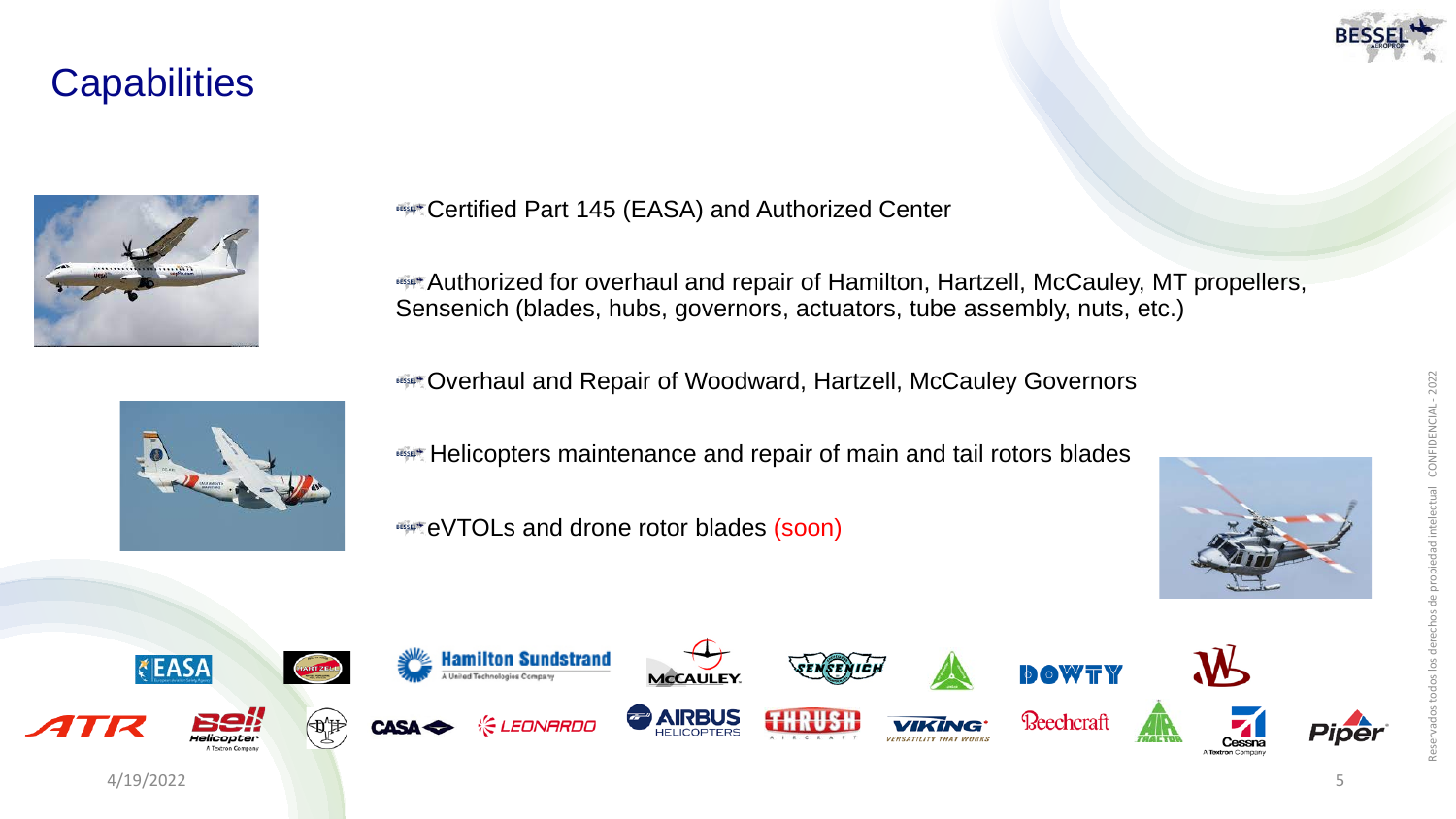### Efficient Team and Process



- **Focused on operators' specific needs**
- +35 years experience
- **Real time communication and digitization**
- **Proven on-time delivery and scrap rate reduction**
- **Company philosophy:** 
	- **Excel in Quality and Safety**
	- **Full and proven commitment to deliver efficiency and** profitability to our customers



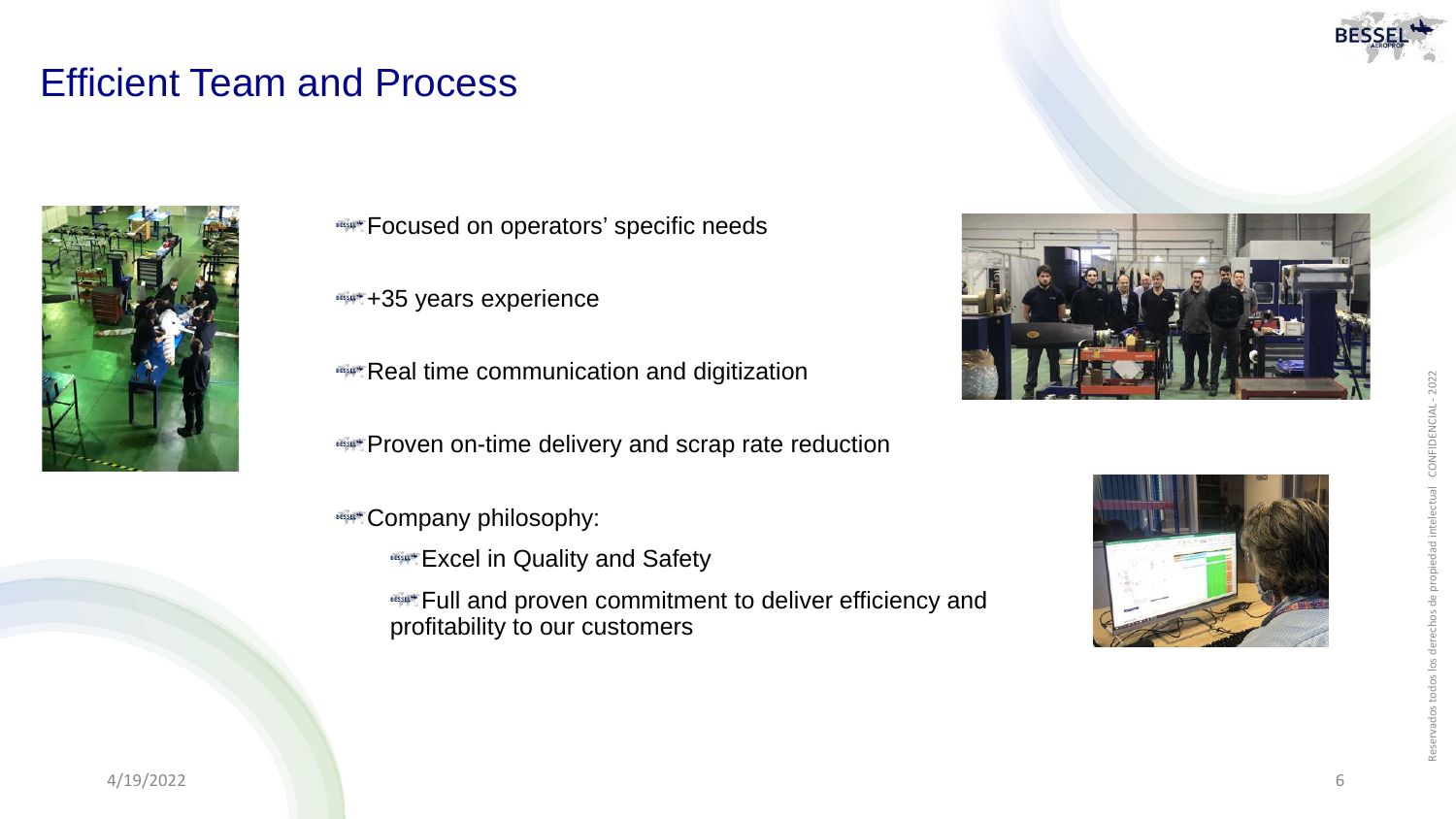# Technology and Facilities

**EXECUT** spacious and modern facilities host advanced technology and modern machinery for effectiveness, precision and full control of operations.

**Example 7 horough inspection Compression wrap Shot peening Nickle Sheath Welding Stock** 

- **Heater**
- **Cadmium and anodized process**
- **Painting booth**
- **Balancing**
- **ARSARY NDT**
- **Extra clean environment**

#### 100% internal operations











#### 4/19/2022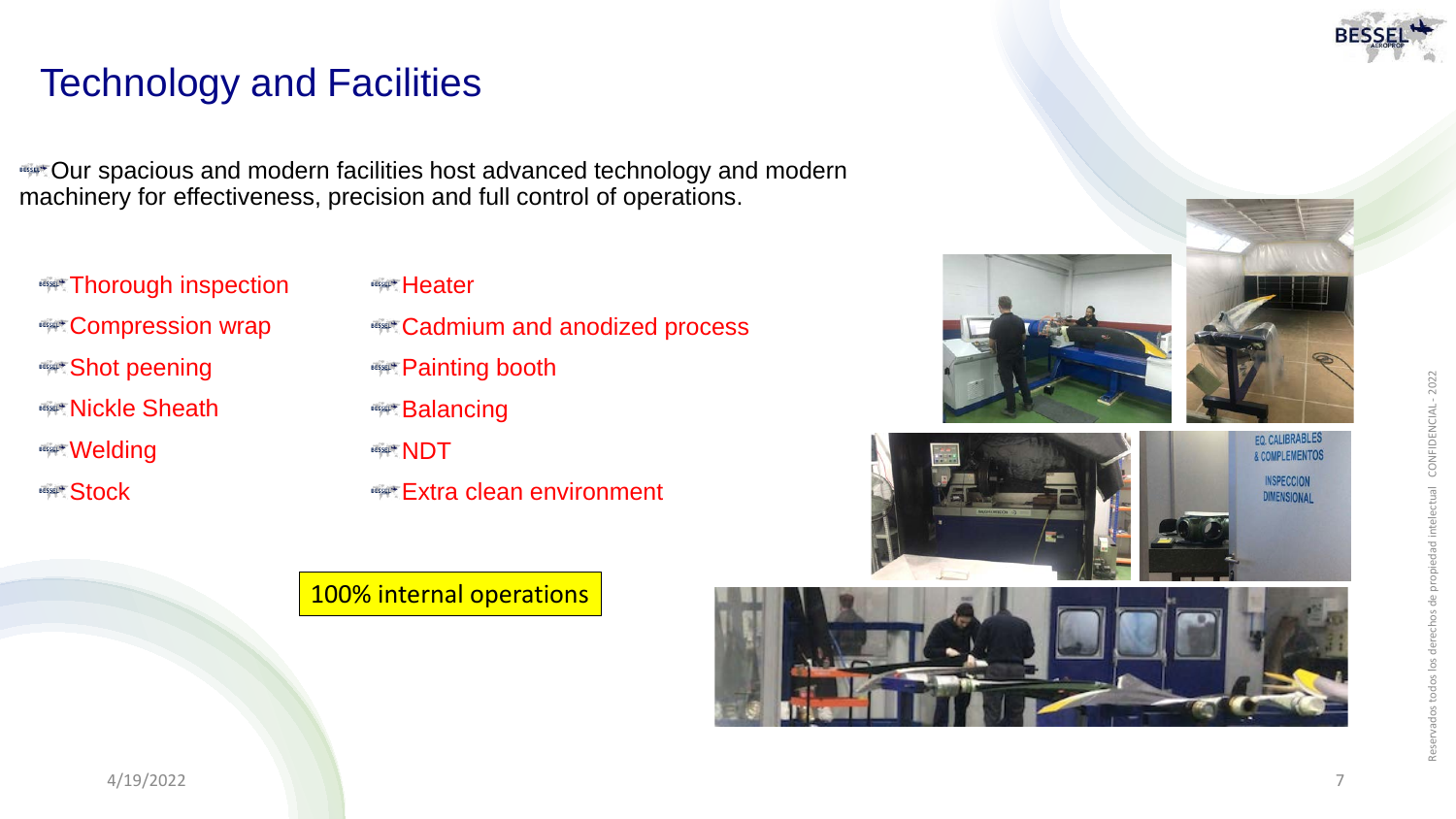#### Customer Satisfaction Excellence



Engaged to deliver maximum satisfaction through:

**Top Quality Performance** 

**Proven scrap rate reduction** 

- Reduced delivery time & best fleet uptime
- **Costs reduction and Profits improvement**
- **Fast and flexible response**
- Global reach through our maintenance sites